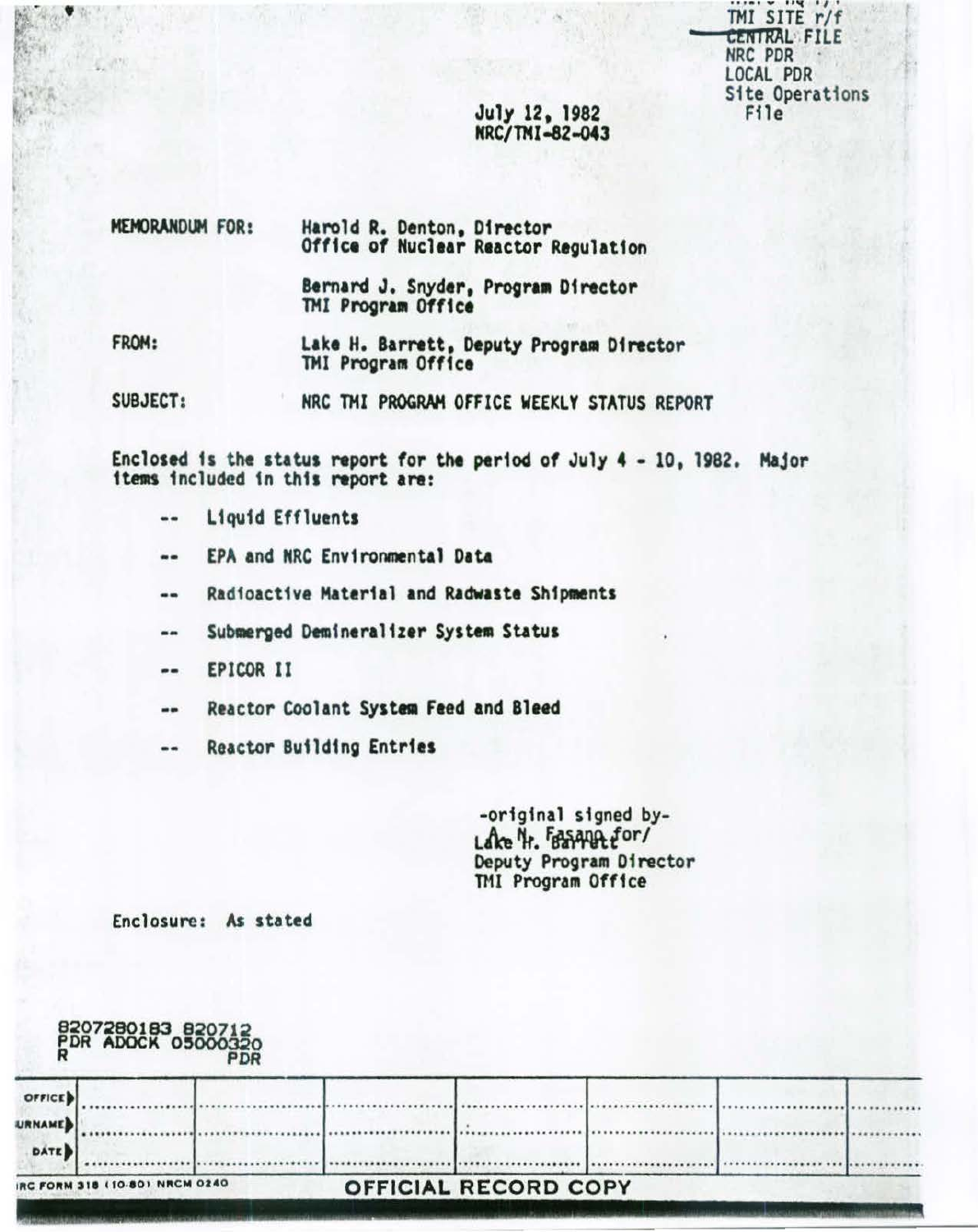Harold R. Denton Bernard J. Snyder

July 12, 1ga2

cc w/enel: EDO OGC Office Directors Commissioner's Technical Assistants NRR Dfv1s1on Directors NRR A/D's Regional Administrators IE D1v1s1on Directors TAS EJS TMI Program Office Staff (15) PHS EPA DOE Projects Br, 12 Chtef, DPRP, RI DPRP Chfaf, RI Public Affairs, RI State L1a1son, RI

| <b>TMIPOS!</b><br>LGage/1mp. | <b>TMIS</b><br>RContel |  | RBellam          | 71.9182                                      |  |
|------------------------------|------------------------|--|------------------|----------------------------------------------|--|
|                              | DATE 3/19.182.         |  | $TMIS. /$ $TMIS$ | $7/9/82$ $7/9/82$ $7/9/82$ $7/9/82$ $7/9/82$ |  |

*·2·*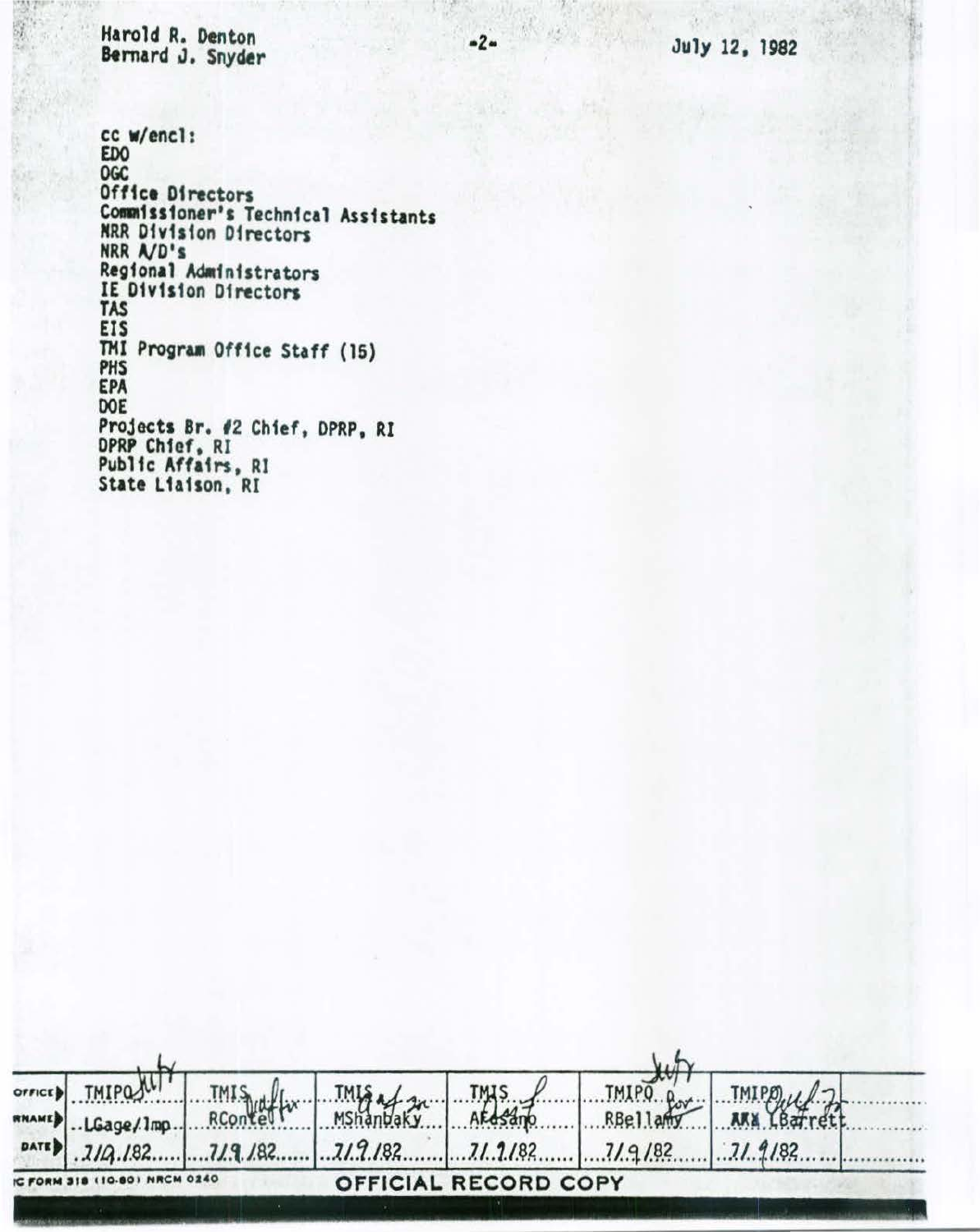## NRC THI PROGRAM OFFICE WEEKLY STATUS REPORT

July 4, 1982 -July 10, 1982

## Plant Status

•

..

Core Cooling Mode: Heat transfer from the reactor coolant system (RCS)<br>loops to reactor building ambient.

Available Core Cooling Modes: Decay heat removal (DHR) systems, Mini DHR (MDHR) system.

RCS Pressure Control Mode: Standby pressure control (SPC) system. NOTE: During Reactor Coolant System feed and bleed, pressure will be maintained with a Reactor Coolant Bleed Tank Pump. Automatic back up pressure control will be provided by the SPC system.

Backup Pressure Control Modes: MOHR and OHR system.

Major Parameters (as of 0600, July 9, 1982) (approximate values)<br>Average Inccre Thermocouples: 102°F<br>Maximum Incore Thermocouple: 124°F Maximum Incore Thermocouple:

RCS Loop Temperatures:

| Hot Leg                                         | $96^{\circ}F$          | 99°F         |
|-------------------------------------------------|------------------------|--------------|
| Cold Leg $\begin{Bmatrix} 1 \\ 2 \end{Bmatrix}$ | 88°F<br>$91^{\circ}$ F | 84°F<br>86°F |

Pressure: 68 psig<br>NOTE: During reactor coolant system feed and bleed, pressure is maintained at approximately 70 psig.

| Reactor Building: | Temperature:<br>Pressure:             | 76°F<br>$-0.6$ psig                                                       |  |
|-------------------|---------------------------------------|---------------------------------------------------------------------------|--|
| $\cdots$          | Airborne Radionuclide Concentrations: |                                                                           |  |
|                   |                                       | 4.1 E-7 uCi/cc $H^3$<br>(sample taken 7/7/82)<br>9.0 E-6 uCi/cc $Kr^{85}$ |  |
|                   |                                       | (sample taken 7/7/82)                                                     |  |
|                   |                                       | 7.1 E-10 Ci/cc particulates<br>(sample taken 7/8/82)                      |  |
|                   |                                       |                                                                           |  |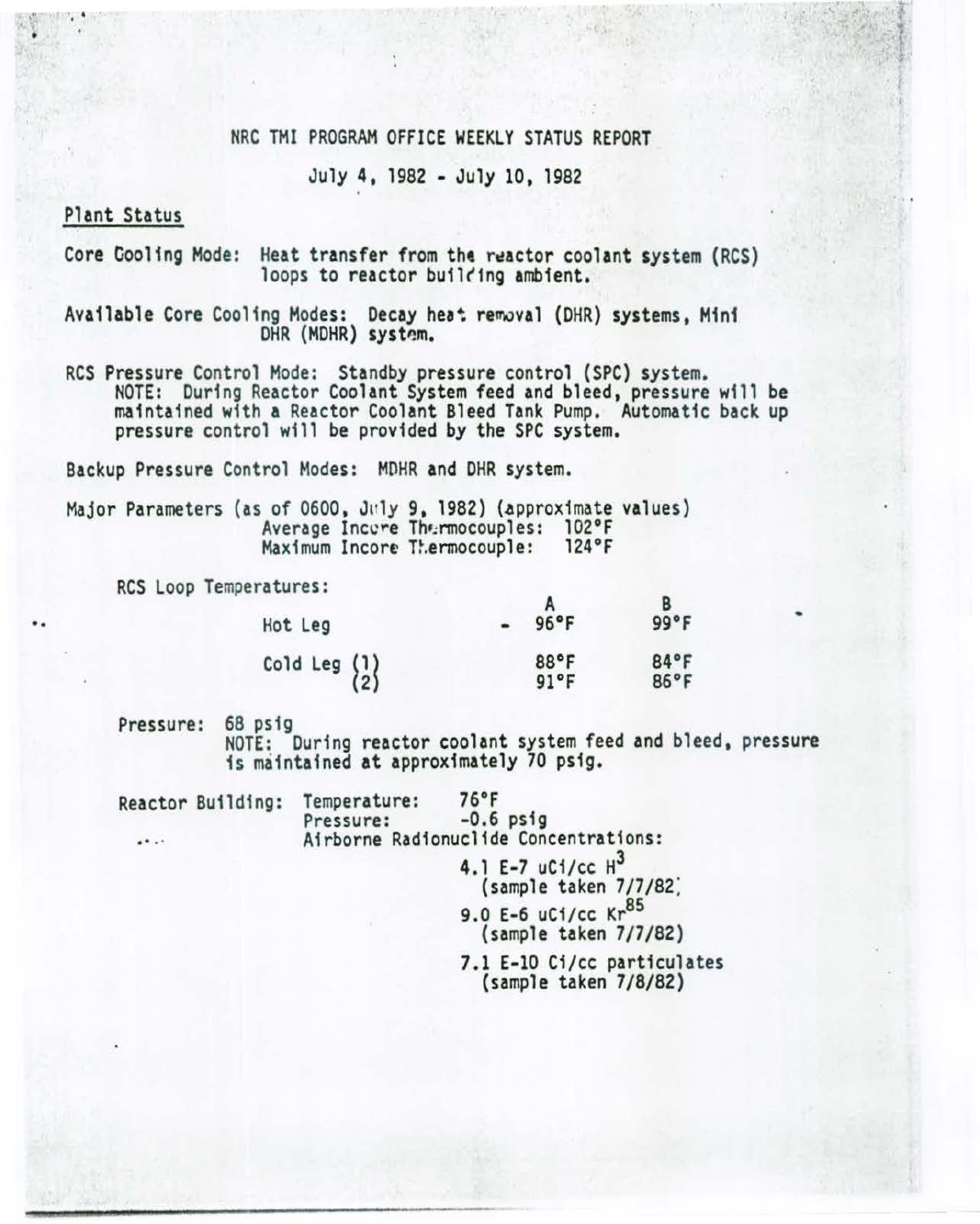## 1. Effluent and Environmental (Radiological) Information

Liquid effluents from the THI site released to the Susquehanna River after processing, were made within the regulatory limits and in accordance with NRC requirements and City of Lancaster Agreement dated February 27, 1980.

' •During the period July 2. 1982, through July 8, 1982, the effluents contained no detectable radioactivity at the discharge point and individual effluent sources, which originated within Unit 2. contained no detectable radioactivity.

## 2. Environmental Protection Agency (EPA) Environmental Data

- The EPA Middletown Office has not received the environmental Kr-85 analytical results for the samples which were taken June 12, 1982,  $$ through June 25, 1982, from the EPA's Counting Laboratory at Las Vegas, Nevada. These results will be included in a subsequent report.
- No radiation above normally occurring background levels was detected  $\frac{1}{2}$ 1n any of the samples collected from the EPA's air and gamma rate networks during the period from June 30, 1982, through July 8, 1982.

#### 3. NRC Envi ronmental Data

•

. .

Results from NRC monitoring of the environment around the TMI site were as follows:

The following are the NRC air sample analytical results for the  $-1$ ons1te continuous air sampler:

| Sample | Period                       | $Cs - 137$<br>$I-131$<br>$(uC1/cc)$ $(uC1/cc)$ |
|--------|------------------------------|------------------------------------------------|
| HP-326 | June 30, 1982 - July 7, 1982 | $56.6$ E-14 $56.6$ E-14                        |

- 4. Licensee Radioactive Material and Radwaste Shipment
	- On Wednesday, July 7, 1982, two safety valves and one pilot operated  $\frac{1}{2}$ rel ief valve (PORV) from Unit 1 were shipped to Wyle Laboratory, Huntsville , Alabama.
	- On Thursday, July 8, 1982, 42 drums containing Unit 1 and Unit 2  $-1$ contaminated laundry were shipped to Tri-State Industrial Laundries, Utica, New York.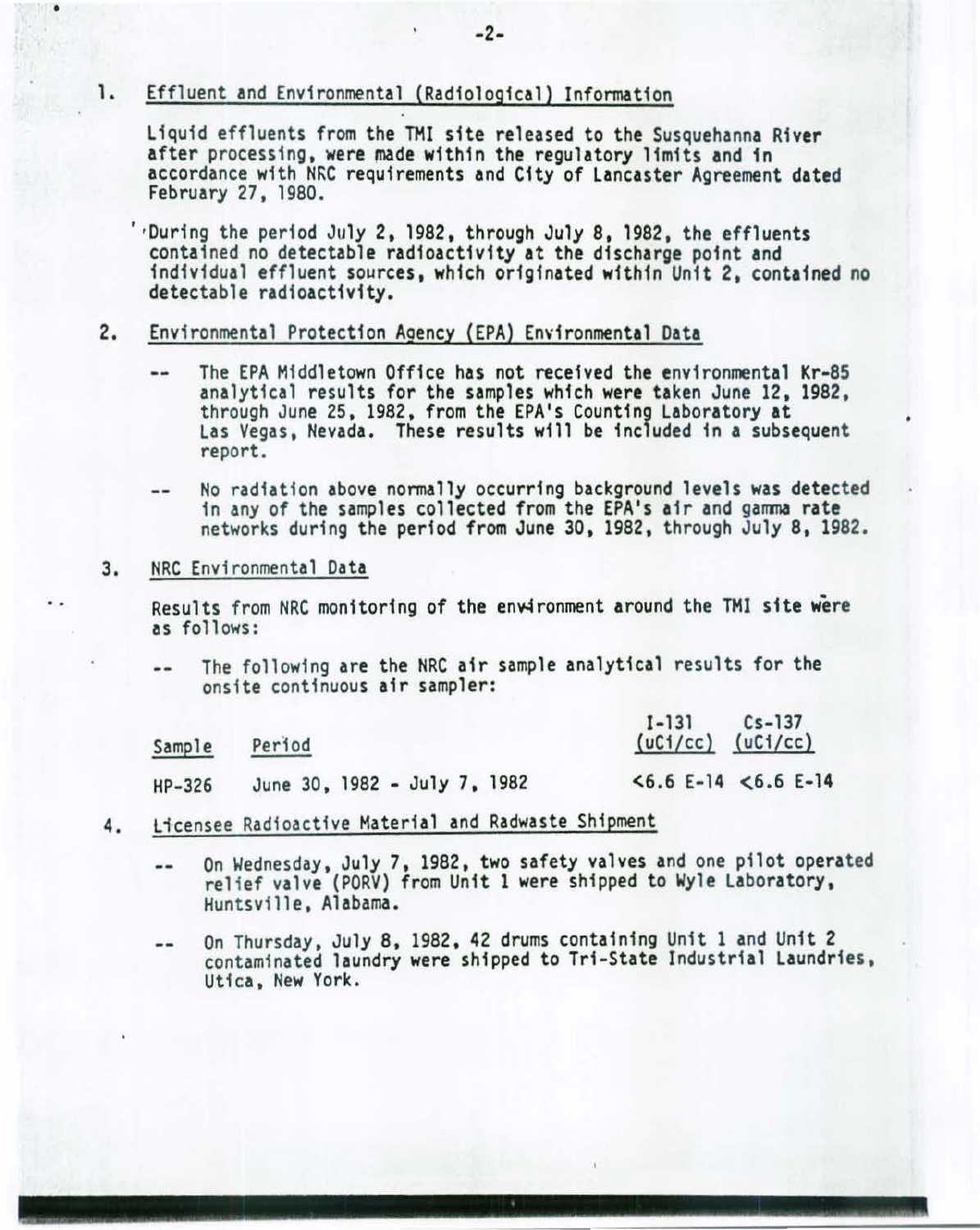## Major Activities

'

- 1. Submerged Demineralizer System (SDS). Processing of SDS Batch 31 (consisting of approximately 50,000 gallons), which began July 1, 1982. was completed July 8, 1982. SDS performance parameters for Batch 31 are included in Attachment 1.
- 2. ,' EPICOR II. The EPICOR II system fs currently shutdown on a standby status.
- Reactor Coolant System (RCS) Feed and Bleed. The fifth feed and bleed 3. cycle of the RCS water is scheduled to begin July 12, 1982. This batch will consist of approximately 30,000 gallons. It will be the last cycle before beginning the "Quick-Look" experiment (refer to paragraph 4).

### 4. Reactor Building Entries.

Three reactor building entries have been scheduled for next week<br>(July 12, 14, and 15, 1982). During these entries the primary system will be vented and depressurized in preparation for inserting a closed circuit television camera into the reactor through a control rod drive mechanism (the "Quick-Look" experiment). The camera insertion and television inspection of the reactor vessel upper internals is scheduled for July 21, 1982.

Primary system venting and depressurization is scheduled to commence. on July 14, 1982. Measurements based on primary system compressibility· indicate that there are 370 standard cubic feet of free gas in the primary system. This information, correlated with primary system watersample data, indicates that 30 curies of krypton-85 gas and 145 standard cubic feet of hydrogen may be released to the reactor building during the ventin9. The reactor building purge (approximately 20,000 cubic feet per minute) will be operating during the primary system venting. Calculations indicate that the krypton discharge to the environment during the purge will be well below regulatory limits. Provisions have been made to dilute the gases at the vent points to minimize any hazard to the personnel assigned to manipulate the vent valves.

- -- ------------